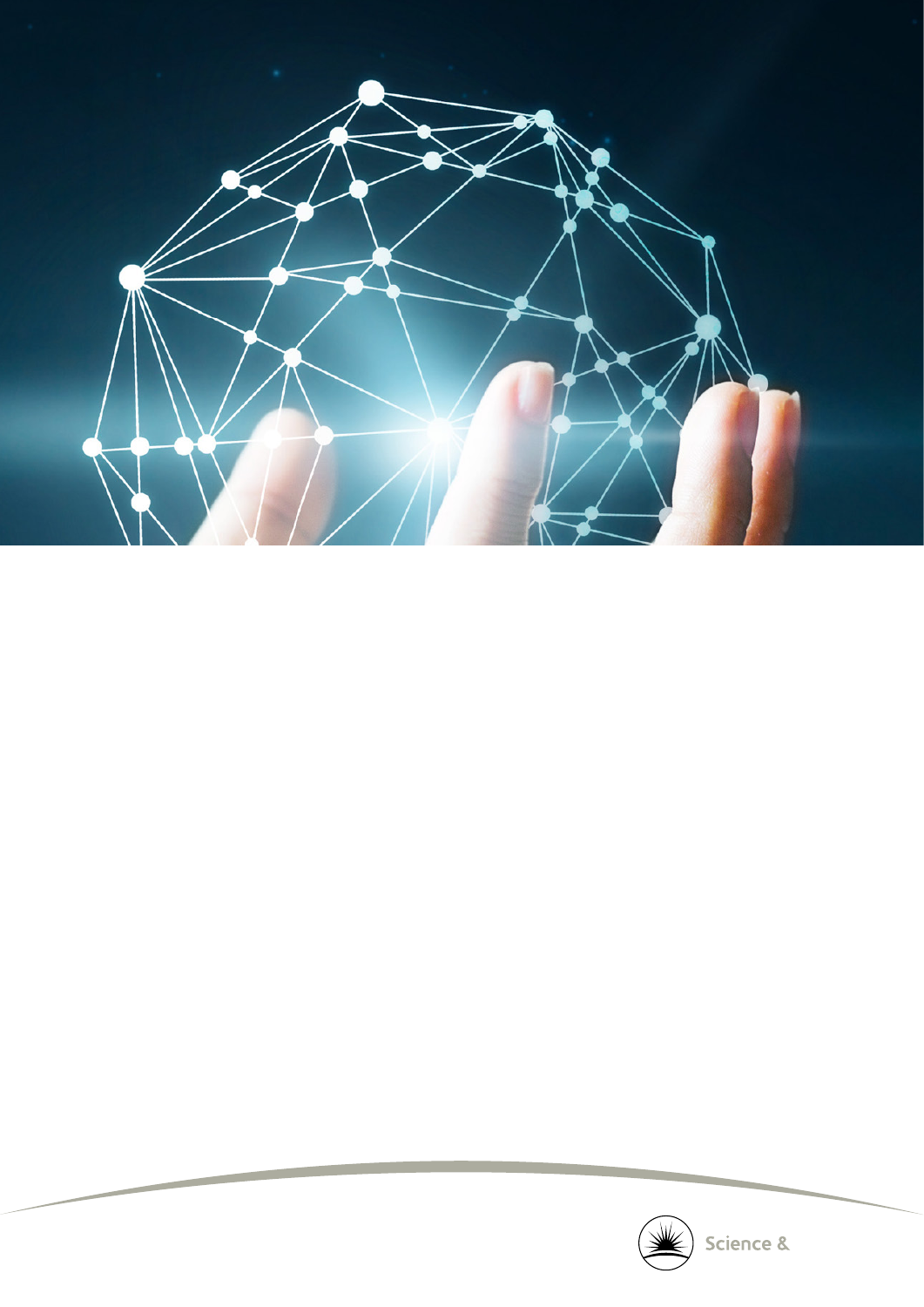# **Contents**









| 1. | Vision                               | page 3                                                                                                                                                                                                                          |                                                         |
|----|--------------------------------------|---------------------------------------------------------------------------------------------------------------------------------------------------------------------------------------------------------------------------------|---------------------------------------------------------|
|    | 1.1<br>1.2<br>1.3<br>1.4             | Introduction<br>Context<br>Our Strategic Approach<br>Top Priorities                                                                                                                                                             | p.3<br>p.3<br>p.4<br>p.4                                |
| 2. |                                      | <b>Delivering National Needs</b>                                                                                                                                                                                                | page 5                                                  |
|    | 2.1<br>2.2<br>2.3<br>2.4             | Our Programme for 2016-20<br>International Subscriptions<br>UK National Facilities<br>Core Programme<br>2.4.1 Frontier research<br>2.4.2 Skills training<br>2.4.3 Campuses and innovation activities<br>2.4.4 Public engagement | p.5<br>p.5<br>p.6<br>p.9<br>p.9<br>p.10<br>p.11<br>p.12 |
| 3. | Effectiveness through Partnerships   | page 13                                                                                                                                                                                                                         |                                                         |
|    | 3.1<br>3.2                           | Collaborations and Building International Influence<br>Supporting Interdisciplinary Research                                                                                                                                    | p.13<br>p.13                                            |
| 4. | Effective and Efficient Organisation | page 14                                                                                                                                                                                                                         |                                                         |
|    | 4.1<br>4.2<br>4.3<br>4.4             | Continuous Improvement in STFC<br>Equality and Diversity in STFC<br>Reforming the Research Councils<br>Evaluating Research Council Investment                                                                                   | p.14<br>p.14<br>p.14<br>p.15                            |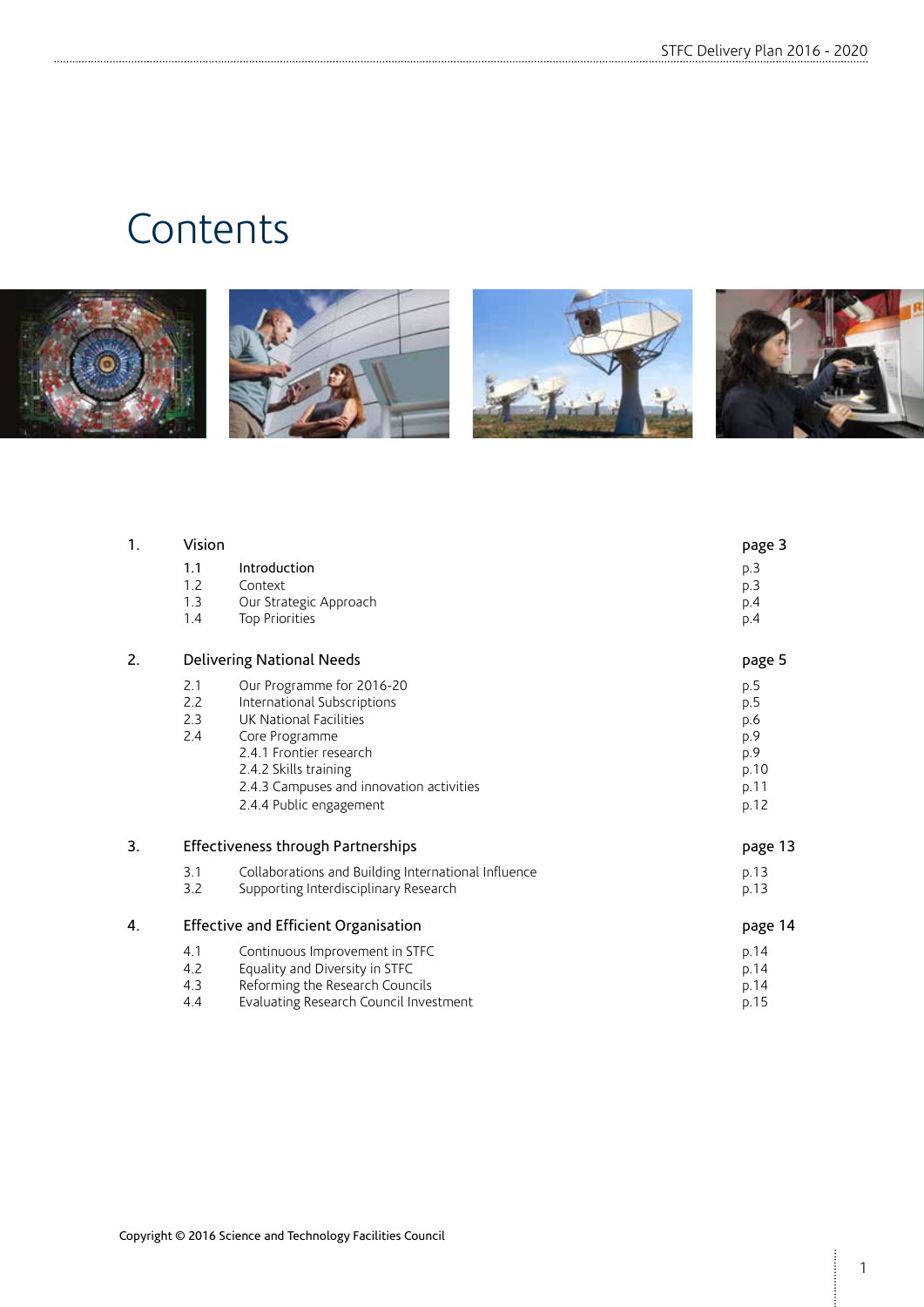STFC will continue to address the major interdisciplinary challenges of the 21st century and ensure the UK remains the best place to do science.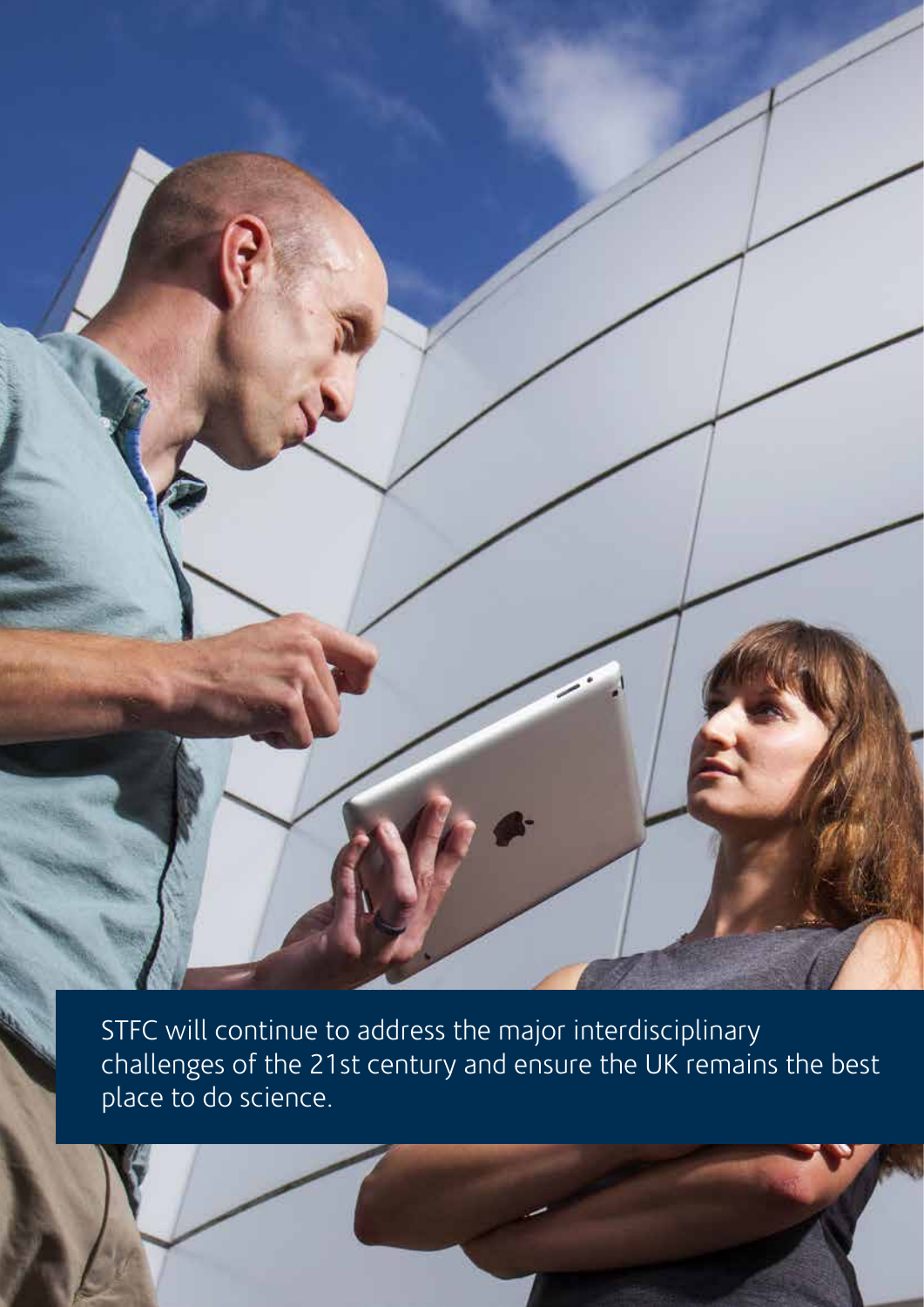## 1. Our Vision

#### 1.1 Introduction

Science and innovation lie at the heart of the nation's long term economic future: delivering a sustainable and balanced economic recovery requires the translation of research into practical application and exploitable outcomes as a route to the creation of new jobs, innovative businesses and wealth. Science also enriches our culture: whether exploring the first moments of the universe, measuring collisions between black holes, or providing the tools to delve into the deep structure of matter.

The 21st century has brought new and serious challenges in areas like energy, the environment, an ageing population and evolving security threats. To overcome these challenges and create the opportunity for the UK to expand into new markets, we must maintain the strength of our world-leading science base, continue to attract young people into science, technology and engineering, provide access to world-class research facilities, and bring academia and industry together in novel partnerships.

We are therefore pleased that the science base continues to be recognised as a vital national asset, a driver for economic success and a source of high quality jobs. In particular we welcome a settlement that allows the Science and Technology Facilities Council to continue to deliver an internationally leading programme while supporting new international flagship science initiatives. Working with our partners and community to prioritise our investments STFC will continue to take the lead in expanding the frontiers of human understanding, support researchers from across the UK research ecosystem to address the major interdisciplinary challenges of the 21st century, and ensure the UK remains the best place to do science.

#### 1.2 Context

A core contribution to this endeavour is STFC's mission to provide the world-leading infrastructure that thousands of UK academic and industrial researchers rely upon to pursue excellent discovery science. Our facilities operate on the frontiers of science and are characterised by their longterm and technically complex nature that takes decades of planning and investment and can only be delivered by national and international scale collaborative efforts.

These facilities lie on a spectrum of scientific activity that range from mission-based facilities at one end, to multi-user and multidisciplinary facilities at the other. Mission-based facilities are built principally to take a specific set of measurements for a well-defined experimental group; typically that group is intimately involved in the facility's design, construction and operation. Primary access is tightly controlled to ensure the mission is delivered on time and on budget. Advanced LIGO, which was set up to solely detect gravitational waves and recently reported success in this endeavour, is an excellent example. At the other extreme, multi-user facilities are built to perform a wide range of experiments for teams of users that apply for "open" access, subject to a well-defined process. Such users change frequently and are not typically involved in a facility's design, construction or operation. The Diamond synchrotron is an excellent example of such a facility, where users study topics that range between the foot and mouth virus, to fading pigments in Turner's paintings, to the structure of aircraft turbines.

There are three consequences of STFC's mandate to provide world-leading research infrastructure. The first is that the research programme is integral to the design, construction and operation of mission-based facilities and is planned meticulously from start to finish. Work at each facility or experiment will vary over time, with some years focusing on upgrades, and others on experimental data and analysis. It is imperative that these are co-ordinated seamlessly; the whole endeavour is rather like sending a man to the moon and delivers equally spectacular results. The second consequence is that STFC is heavily dependent on capital and each of its budgetary partitions directly and indirectly contributes capital to the task of infrastructure support. The third is that we need dependable long-term funding, to match our obligations to deliver stable long-term facilities.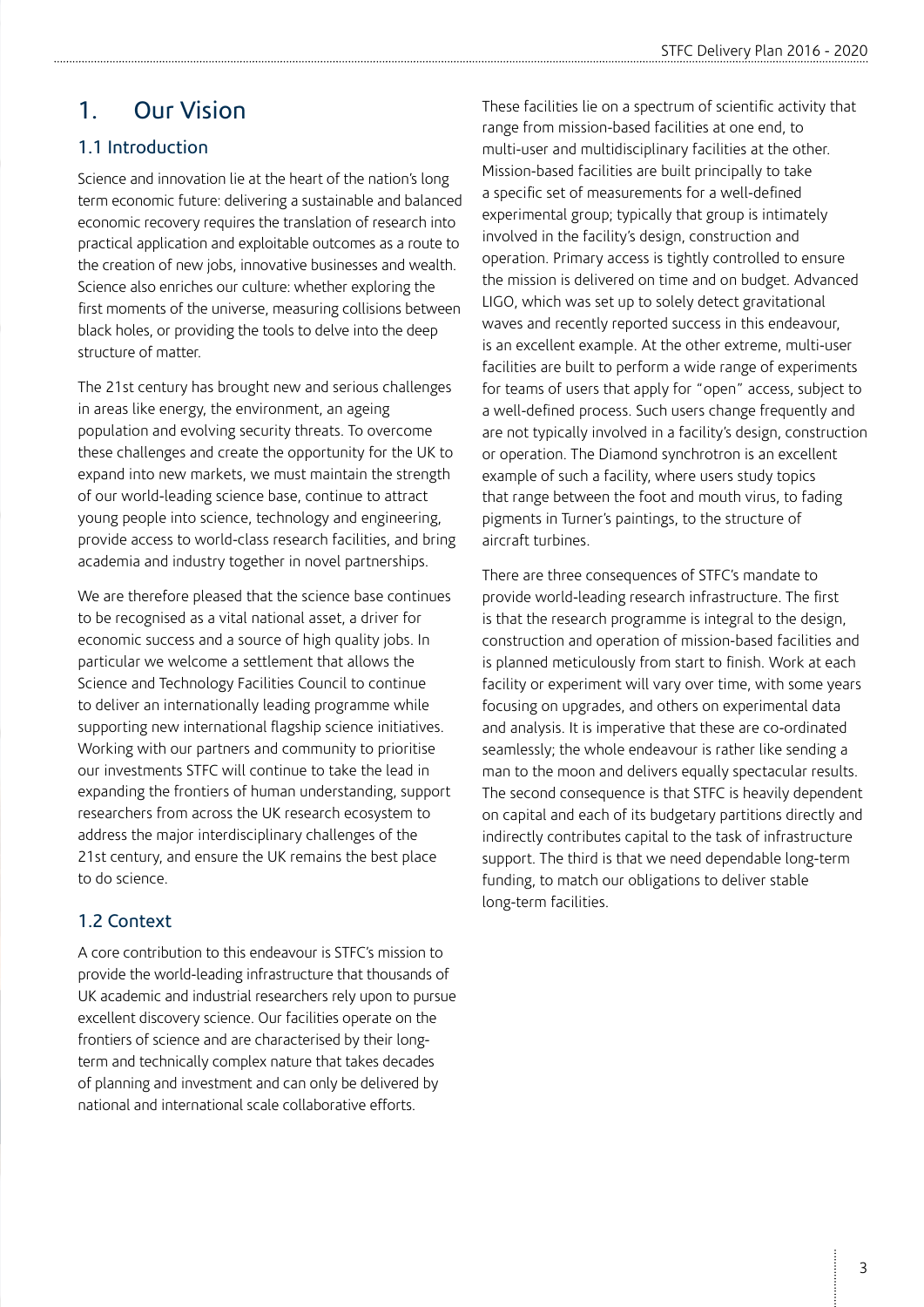#### 1.3 Our Strategic Approach

This Delivery Plan has been developed to deliver our Vision of maximising the economic and societal impact of our facilities, knowledge and unique capabilities. Our three strategic goals, world-class research, innovation and skills, are essential to sustain the UK's position as a global scientific nation, underpinning economic growth, highvalue employment and inward investment. It is through the delivery of these three long-term, durable goals that we generate knowledge, solutions and skilled people, thus supporting the UK's future competitiveness. STFC's Corporate Strategy, originally developed in 2010, focused on the growth of the UK's knowledge economy in tough economic times and its core message remains as relevant for 2016 as when first written. However, during this period the national and international political, research and innovation landscapes in which we are operating have changed considerably. A refresh of our Strategy provides an opportunity to reflect on these incredible achievements and set the direction for the forthcoming decade.

Our Strategy refresh includes the development of three new strategic themes that better reflect our current mix of capabilities and are central to the ideas in the BIS Science and Innovation Strategy. They demonstrate our organisation's ambition to build on new and exciting opportunities, whilst ensuring that public investment in science and research has ever increasing impact on issues that matter most to society. Strategic technology and Data-intensive Science are particular strengths of our organisation over many decades that form two of these new themes. Both are strengthening our contribution to UK science and form an integral part of STFC's response to the Challenges of the 21st century. The third focuses on the two National Science and Innovation Campuses that STFC has developed around our laboratories. The emerging space cluster at Harwell, and the data intense computing cluster at Daresbury are exciting opportunities to demonstrate the way in which Campuses can deliver valuable innovation and important economic benefit.

#### 1.4 Top Priorities

We will deliver the highest quality, internationally leading, data-intensive research leading to new understanding of the structure and evolution of the universe and addressing 21st century challenges:

• Continuing to deliver an excellent programme in particle physics, nuclear physics and astronomy

- Guaranteeing ongoing access to the world-leading international research facilities CERN, ESO, ESRF, ILL and FAIR
- Supporting UK leadership in the technical upgrades at CERN and in the development of the world's largest optical telescope E-ELT and the Large Synoptic Survey Telescope
- Delivering new Government commitments to nextgeneration flagship European facilities ESS and XFEL, and establishing the UK-headquartered Square Kilometre Array – as the next big global inspirational science project
- Assuring multidisciplinary researchers ongoing access and excellent support at our three world-leading UK national facilities, Diamond, ISIS and the Central Laser Facility, and through their upgrades deliver new capabilities for users

We will realise the innovative capacity of STFC's science and research facilities to support the growth of a hightechnology UK economy by:

- Developing opportunities to engage industry and other partners earlier in the development of technology solutions
- Increasing innovation output from our funded activities, including from funded university programmes and STFC laboratories
- Developing and implementing plans with our campus partners to deliver high value job creation and economic growth for the benefit of the UK
- Establishing the Higgs Centre for Innovation in Edinburgh

We will help to deliver a scientific and technically skilled workforce that will sustain the UK as one of the world's leading research nations and support the growth of a high technology economy by:

- Delivering a skills programme that reflects modern science and engineering requirements by coupling traditional STEM disciplines with skills in software engineering, technology development, and innovations in data science
- Delivering a programme that increases the number of apprentices and graduates that join STFC's programmes
- Delivering a strong programme of public engagement in inspirational science to sustain the STEM skills pipeline.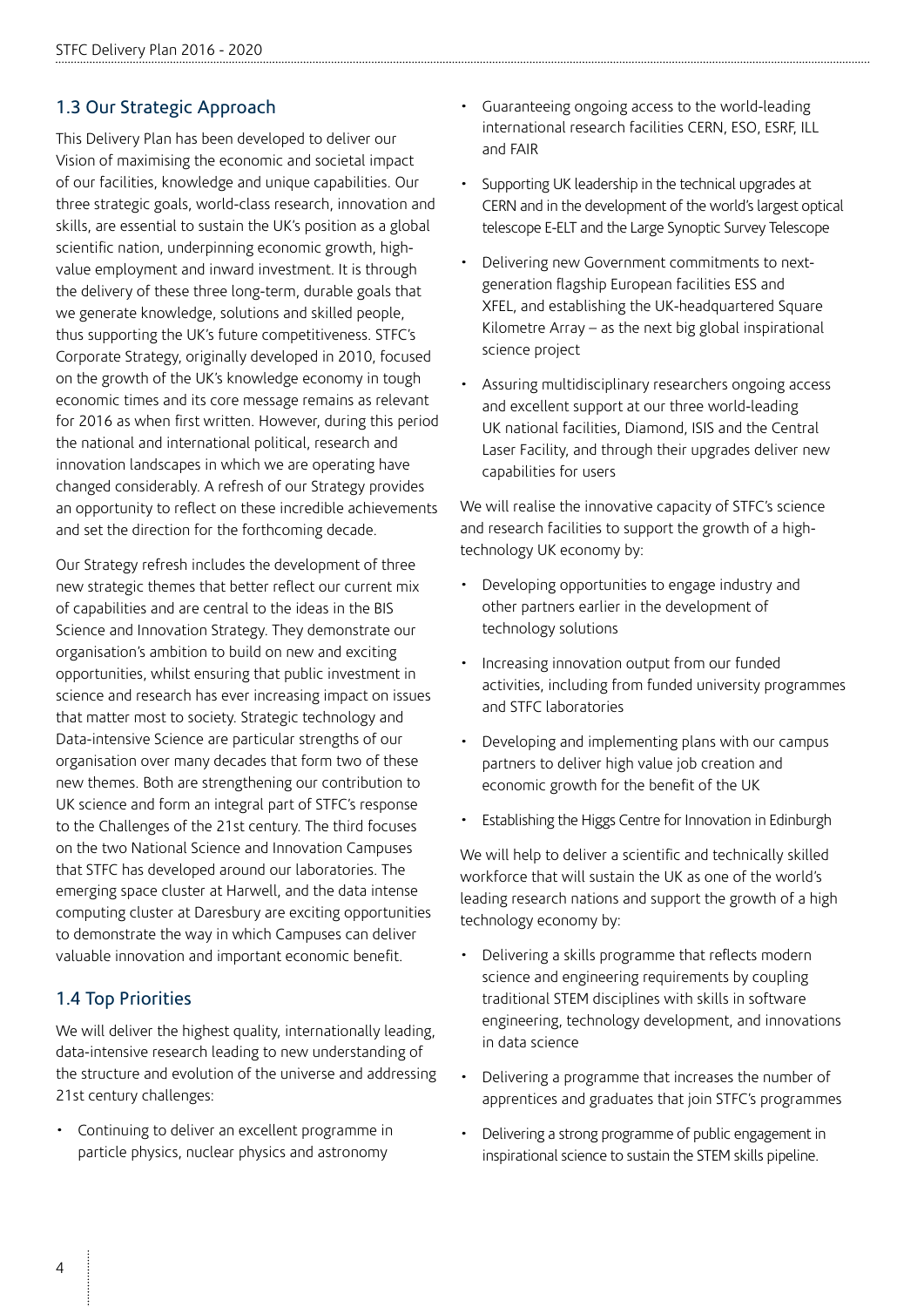## 2. Delivering National Needs

#### 2.1 Our Programme for 2016-20

This Delivery Plan sets out our proposed programme for 2016-20. It builds on our achievements and track record of delivering major projects on time and within budget and ensures that the world's most complex scientific infrastructure is sustained at the cutting-edge for UK researchers. It also delivers some outstanding science; most notably resulting in a UK Nobel Prize for the discovery of the Higgs boson and making an indispensable contribution to the first observation of gravitational waves. We will continue to maximise the economic and societal impact of our facilities, knowledge and capabilities in this way to underpin the UK's future competitiveness.

We have grown our research excellence, innovation outcomes and skills impact since 2010. We have become more efficient and, working with the community, have made necessary reductions in volume to deliver the optimal programme. Within the constraints of our own budget, we will continue to invest our resources strategically and prioritise funding for future upgrades, support of world-leading research infrastructures to deliver world-leading multidisciplinary science plus properly supporting science exploitation of all the national and international mission-based facilities and experiments.

Government established three budgetary partitions for STFC in 2010; these protect each area of our programme by avoiding the transfer of financial pressures from other areas. Government separately defines the budget of each partition, and so this Delivery Plan provides an overview of proposed activity within each.

#### 2.2 International Subscriptions

STFC provides UK academia and industry with access to international world-leading science facilities that support UK research in a variety of disciplines. These facilities are at the very leading edge of technology, and facilities of this scale are beyond the resources of any single nation to provide. The quality of these facilities, and the research that is conducted there, is world-leading and they are vital to maintaining the productivity of all Research Councils' programmes, including STFC's own.

The level of funding allocated to the International Subscriptions ranges from £114m resource and £82m capital in 2016 to £134m resource and £62m capital in 2020; the first two years of this allocation are firm while the final two years are indicative. This provides for the broad resource and capital requirements of all our existing International Subscriptions – CERN, ESO, ERSF and the ILL – plus those for the new Governmental commitments to join the international collaborations of SKA, the ESS and XFEL. We are working closely with BIS to ensure that the present shortfall against expected subscription costs is resolved in a way that respects STFC's funding partitions.



The CMS at CERN Credit: CERN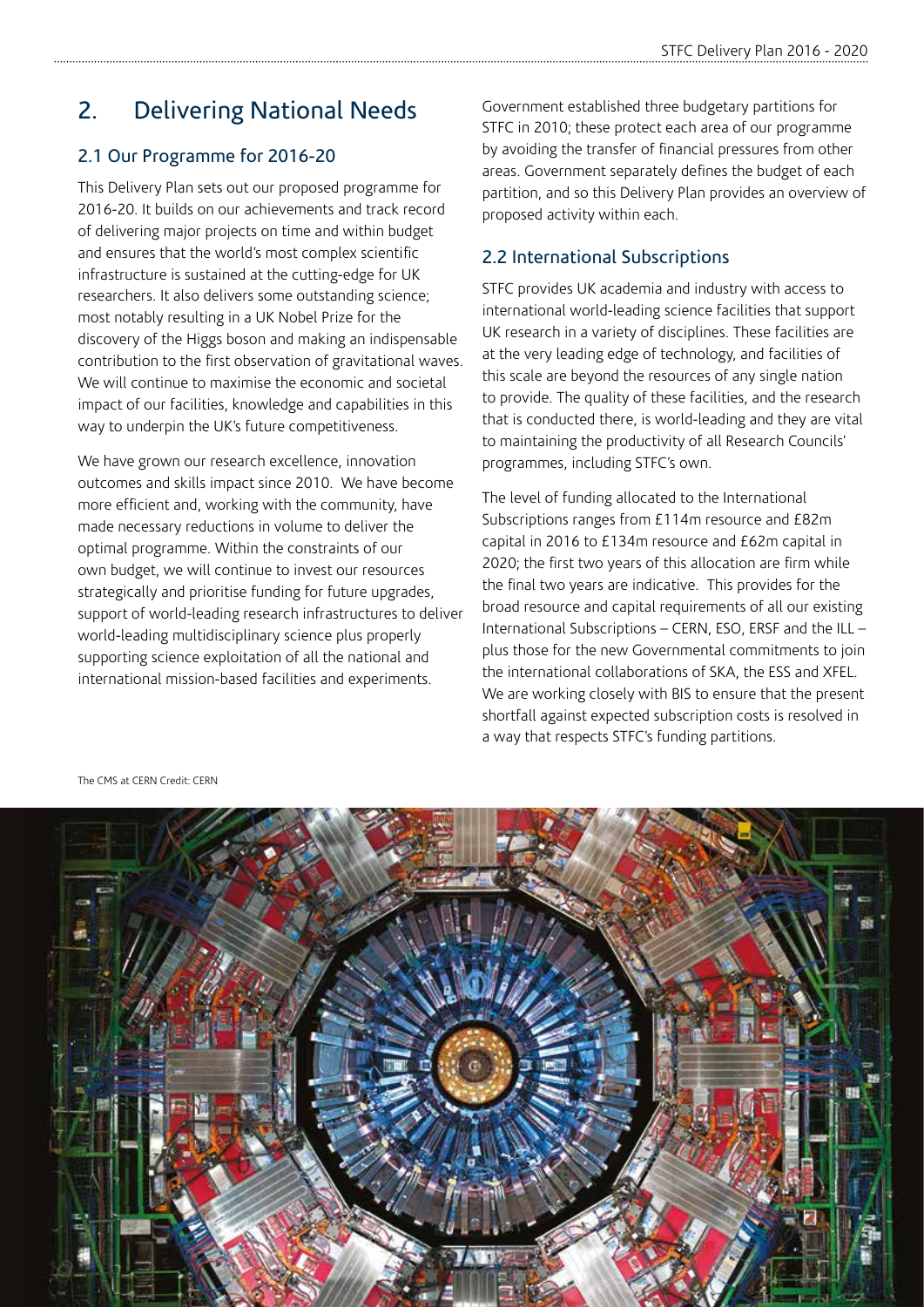In the meantime we will be seeking to buy forward 90% of our currency requirements to provide some degree of budget certainty while maintaining some flexibility until the full cost of the International Subscriptions is agreed in each successive financial year.

Notwithstanding these two factors, it is expected that the 2016-20 budget allocation will provide us with the ability to continue to play a leading role in the existing international treaties that deliver mission-based facilities at CERN and ESO and our existing multi-user facilities at the ESRF and the ILL. In addition, STFC is pleased that the allocation provides full funding for STFC to join three new international collaborations – SKA, ESS and XFEL.

STFC welcomes the Government's commitment for the UK, with its rich heritage in astronomy, to host the SKA global radio astronomy project. This will provide a transformative change in our understanding of the origin and composition of the universe and keep the UK at forefront of computing and software systems design, data transportation, and antenna and telescope infrastructures. We have already met our goal of securing the permanent headquarters of the future international SKA organisation at Jodrell Bank and are playing a leading role in the intergovernmental negotiations to establish SKA as a treaty organisation. This will be an important feature of our work in 2016-17 and beyond as the collaboration proceeds.

Similarly the budgetary allocation will also allow STFC to maintain access to our multi-user, multidisciplinary international facilities at the following levels:

- Continued access to the European Synchrotron Radiation Facility, participating at the 10.5% level
- Continued access to the Institut Laue-Langevin neutron source as a full partner (one of three 'Associates')

In addition, STFC welcomes the Government's commitment for the UK to join the international organisations constructing the European Spallation Source in Sweden and the European X-ray Free Electron Laser in Hamburg. These next generation neutron and photon sources will be the next multi-user facilities in our portfolio. Our membership, as well as lending our world-leading expertise support to the collaborations, will provide UK researchers with access to powerful and unique multidisciplinary capabilities that will complement ISIS and Diamond and bring valuable capability to discover materials for faster planes, better computer chips, new drugs and powerful long-life batteries. We have already agreed a Memorandum of Understanding to provide

extensive technological support from ISIS to ESS, and we will continue our strong participation with the project in 2016-17 and beyond to support the commissioning phase and bringing the first instruments into operation in 2020. Construction at XFEL is more advanced with operations due to start in 2017. STFC will be contributing towards ongoing construction costs in 2016-17 and negotiating the terms of UK membership and arrangements for UK researcher access.

Increasingly, UK-based businesses use STFC facilities to maintain their international competitive advantage. We need to make sure that these facilities stay available to them, both to deliver the technical programmes for those businesses, and to maintain the UK's world-leading science base that is an important factor in retaining internationally-mobile businesses in this country.

#### 2.3 UK National Facilities

STFC also provides UK researchers and industry with access to three world-leading, UK-based multi-user science facilities that support all scientific disciplines: the Diamond Light Source synchrotron, the ISIS neutron source and the Central Laser Facility. These facilities are at the very leading edge of technology and deliver nationalscale capability beyond the resources of any individual institution. They are essential to biomedical and material science disciplines and capabilities to meet the challenges of the 21st century in areas like energy storage, catalysis, and novel materials. They also provide opportunity to apply the technology and expertise developed in the physical sciences to frontier developments in the life sciences.

The level of funding allocated to the UK National Facilities ranges from £108m resource and £45m capital in 2016 to £110m resource and £46m capital in 2020; the first two years of this allocation are firm while the final two years are indicative. This initially provides for a constant-volume resource and capital allocation in line with the approach adopted by Government in SR13, and is warmly welcomed. While this did not support optimal operational levels at all facilities in 2015/16, it did nevertheless provide STFC with the ability to reap the benefit of the UK's significant capital investment, by supporting over 4,000 researchers funded by the other Councils, medical charities, industry and Innovate UK to pursue research across a wide spectrum of disciplines.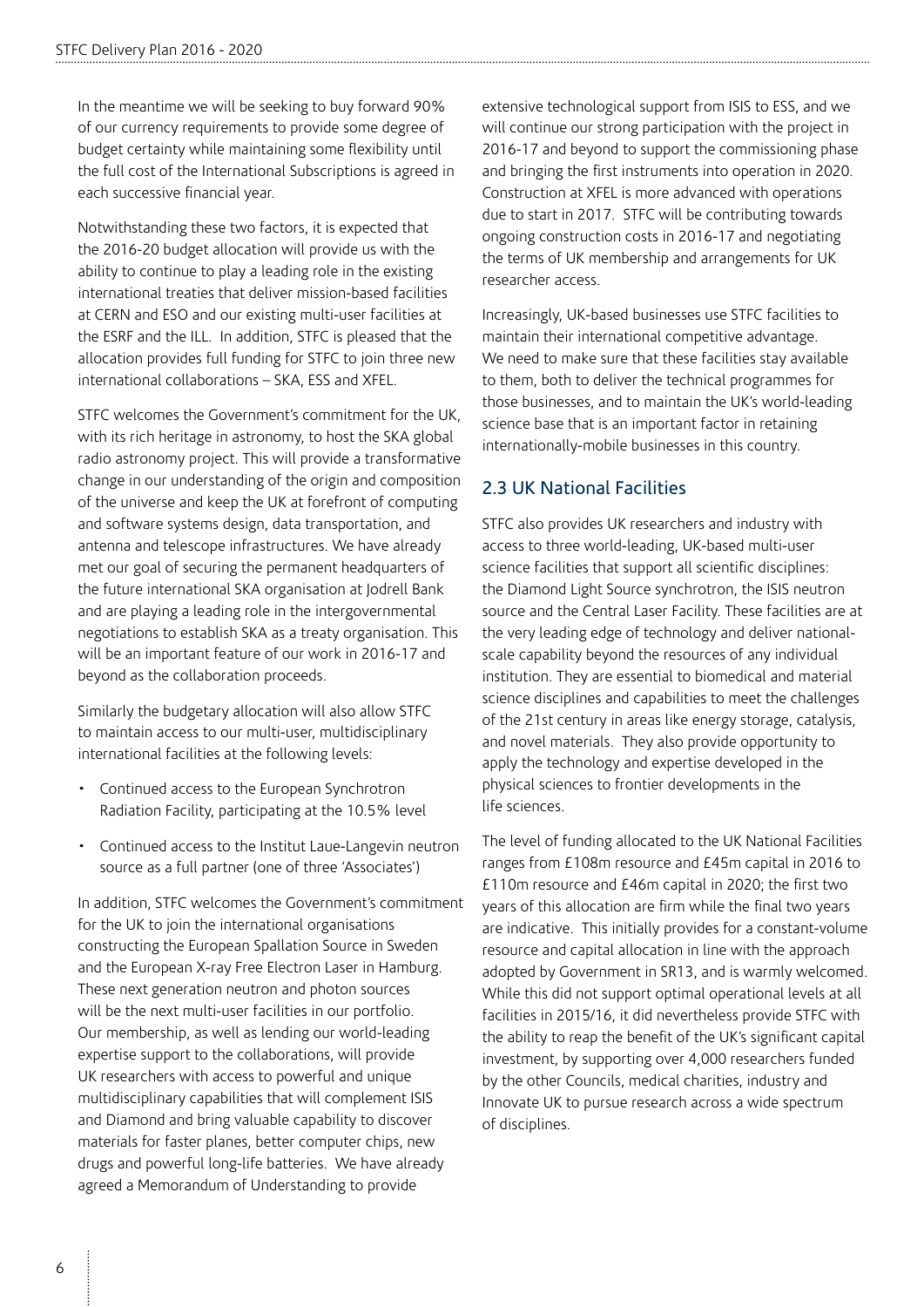STFC welcomes the Government's commitment for the UK, with its rich heritage in astronomy, to host the SKA global radio astronomy project.

8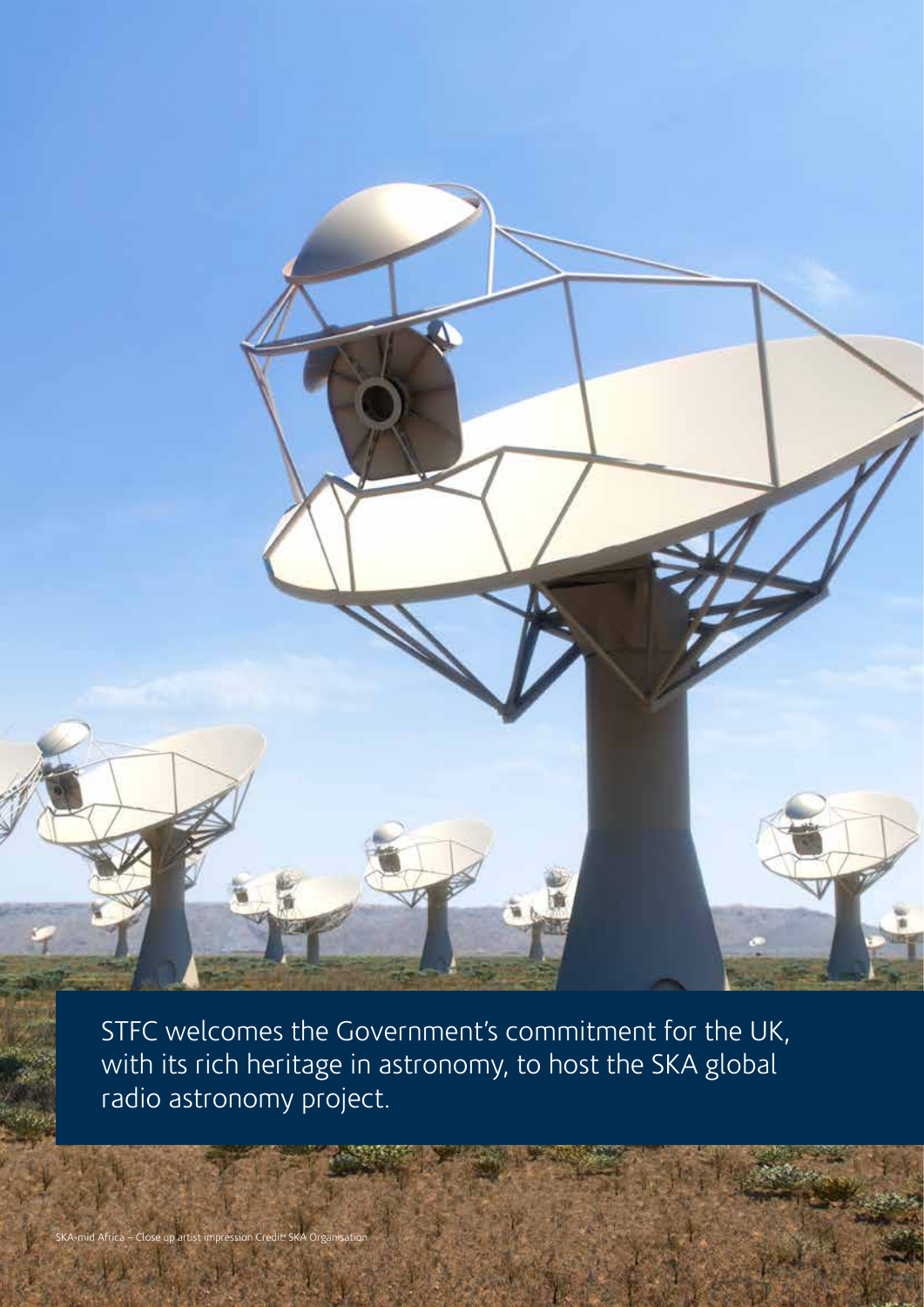While Government recognises the importance of nationalscale world-class research infrastructures, it has also indicated that it is keen to thoroughly investigate whether a reduced funding position could be developed. The allocation therefore includes resource funding saving targets that could be met via efficiencies or by attracting additional income. These funding targets start at £1.8m for 2016/17 and rise to £7.8m in 2019/20. To help BIS and STFC to review the appropriateness of the current operational models, identify whether there are any potential radical solutions for putting the facility operation onto a lower-cost footing and articulate the risks of any proposals, BIS is proposing to hold an International Review of the three facilities.

STFC recognises the finite nature of the science budget and appreciates the need to maximise the return on investment of these large research facilities. We will be ensuring that the facilities continue to produce excellent science and maintain a strong focus on efficiency and effectiveness, while working to encourage their use by UK businesses and international partners. We also welcome the opportunity to be involved in this International Review, and are keen to identify any credible new funding streams and operational efficiencies. We are already working with BIS to progress the terms of reference and ensure a high calibre of panel members. Active participation by STFC to ensure the review is carried out in a positive and enabling way that leads to an intelligent outcome will be a key part of our work programme in 2016.

Notwithstanding the International Review, the governmental savings targets and input from the Large Facilities Advisory Board (LFAB), the 2016-20 capital and resource budget for this partition provides STFC in 2016/17 with the ability to maintain operations and provide access at UK National Facilities to broadly the following levels:

- 200 days per year operation at Diamond, including the operation of all Phase 2 and 3 beamlines available for operation within the period
- 140 days per year operation at ISIS Target Station 1 and 2
- 98 user weeks operation for the High Powered Lasers of the CLF
- 188 user weeks operation for the Lasers for Science Facility.

Beyond 2016/17 the levels will be subject to further discussion following the conclusion of the BIS International Review and with LFAB. Looking ahead to specific initiatives, STFC's allocation also included the capital and resource for the construction and operation of the new Phase 3 beamlines at Diamond. This will give UK researchers access to new, urgently needed techniques, complete the facility as originally envisaged and provide world-leading capability that will push the limits of resolution into the nano-scale, and have a major impact in the study of advanced materials, engineering, life



Central Laser Facilities Multi-Petawatt Component Test Lab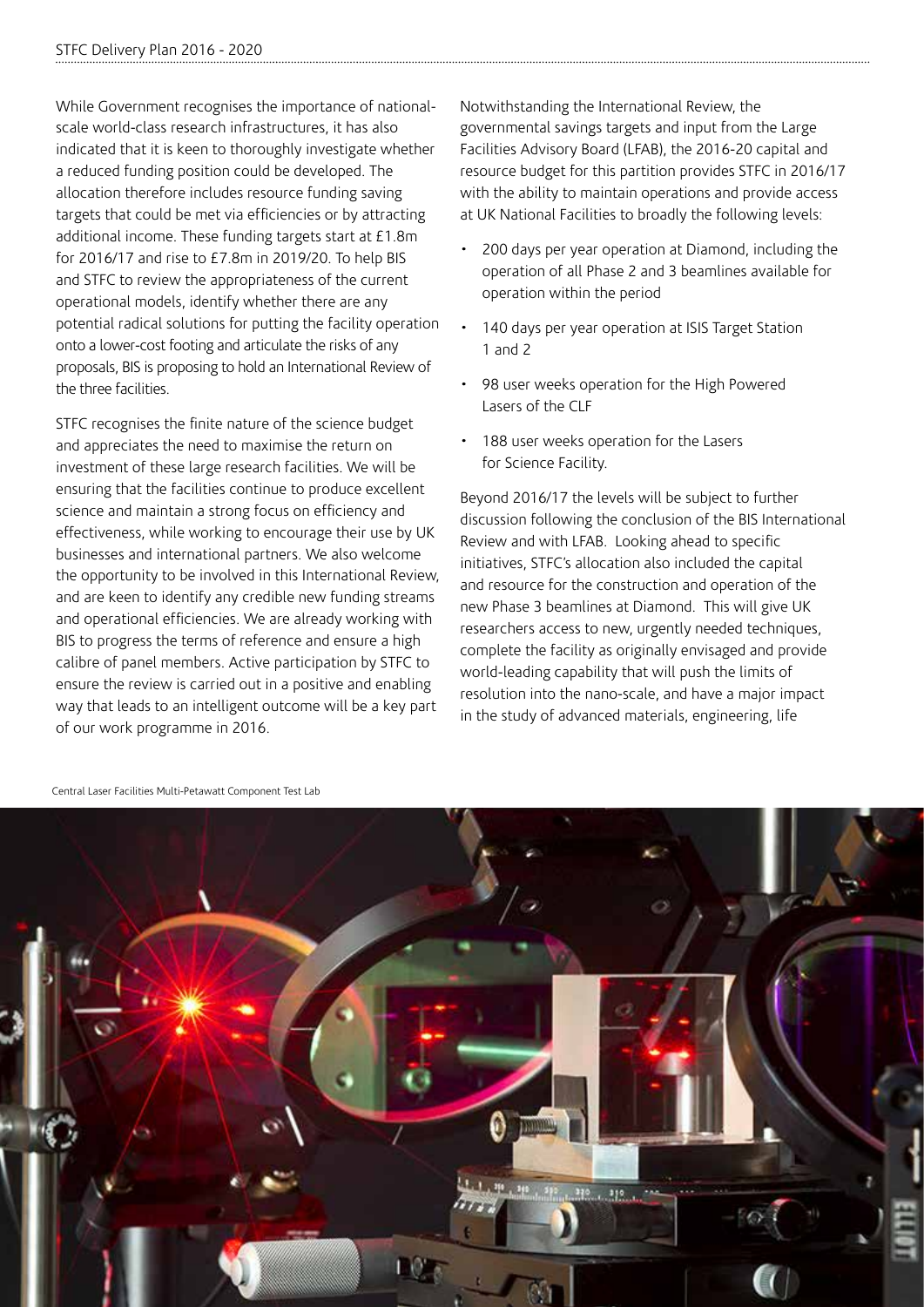sciences and in environmental research. The construction and bringing these on line will be a key task in 2016-17 and future years. At ISIS we are constructing a further four instruments to add capabilities unique in Europe and open up new areas of science. One of these will provide the UK with the only dedicated testing facility outside the US to look at how silicon microchips respond to cosmic radiation. This will help aerospace companies improve safety and address the issue of radiation damage which currently costs £2.5bn each year; future users are expected to include include BAE, Goodrich, QinetiQ and MBDA. We will also build upon the outstanding international reputation of ISIS to develop greater "Europeanisation" of the facility through an alliance with the ESS and closer collaboration with long-standing partners such as Italy and the newly industrialised nations of China and India.

Much of STFC's success is built on a culture of internal technology transfer, taking capabilities developed in delivering frontier science projects – the Higgs discovery, the detection of gravitational waves, rendezvous with comet 67P – and using these to realise advances in the facilities we provide for academia and industrial researchers – synchrotron light sources, state of the art electron microscopy.

We are equally committed through our business development strategy to transfer our technology to ensure that innovation developed through STFC's programmes can benefit the wider economy. The recent success of applying Spatially Offset Raman Spectroscopy - the key technology behind Cobalt Light Systems - in the security sector, is an example.

#### 2.4 Core Programme

#### 2.4.1 Frontier research

STFC is the UK steward of frontier research in astronomy, particle physics and nuclear physics. Frontier research in STFC's core programme supports around 300 Principal Investigators in around 80 universities and other research institutes. More than 75% of our current Core Programme funding is spent on research in these areas, including approximately 15% on PhD studentships and fellowships.

The quality of our research is universally agreed to be world-class – we are first in the world in particle physics, nuclear physics and astronomy when measured by citation impact. The skills and capabilities that go with this leadership not only profit the scientific programme but also bring economic benefits to the UK. The UK enjoys this excellent international standing in these disciplines as a

result of two complementary but distinctive components; firstly, the technological and scientific competences in the universities and STFC laboratories built up over many years and, secondly, the access we provide our researchers to the world's leading mission-based facilities and experiments. As explained in section 1.2, these two components are intertwined and inseparable; researchers are intimately involved in the design, construction and upgrading of detectors, are involved in day-to-day operations, and also design and run experiments. In some years researcher effort will heavily lean towards construction – for example during a major upgrade – while in others there will be more of a focus on running experiments and analysis.

Given the complexity, long-term investment and inherent risk of such large missions, STFC's role is to ensure that everything from start to finish is planned meticulously over a period of at least ten years, so that technology and instrument development – funded through our Core Programme – is seamlessly coordinated with facility upgrade cycles – funded through our International Subscriptions – and that researcher teams are clear on their forward work plans. To support and enable full scientific exploitation at these mission-based facilities also requires a range of skills and competences – embedded in STFC and its scientific community – that include thought leadership, common technologies including computing and project management oversight. Again it is necessary to coordinate and fund these as an integral part of delivering frontier research in these disciplines.

The level of funding allocated to this partition ranges from £166m resource and £47m capital in 2016 to £166m resource and £25m capital in 2020 but with an additional £3.5m allocation from its Global Challenges Research Funding for each year starting in 2017-18. As with the other partitions, the first two years of this allocation are firm while the final two years are indicative. This allocation provides for flat-cash resource over all four years and flatcash capital in the first three years of the spending review period.

Now that we have our budget settlement, we will be working with our community to construct the optimal research portfolio for our Core Programme. We conducted a full Programmatic Review to review priorities in 2013 and will use this to help inform the development of an optimal research programme for 2016-20. We will also run a balance of programme exercise for this programme to help guide us and maintain the UK skills and capabilities within our disciplines and continue leadership in the highest priority international projects, where the UK is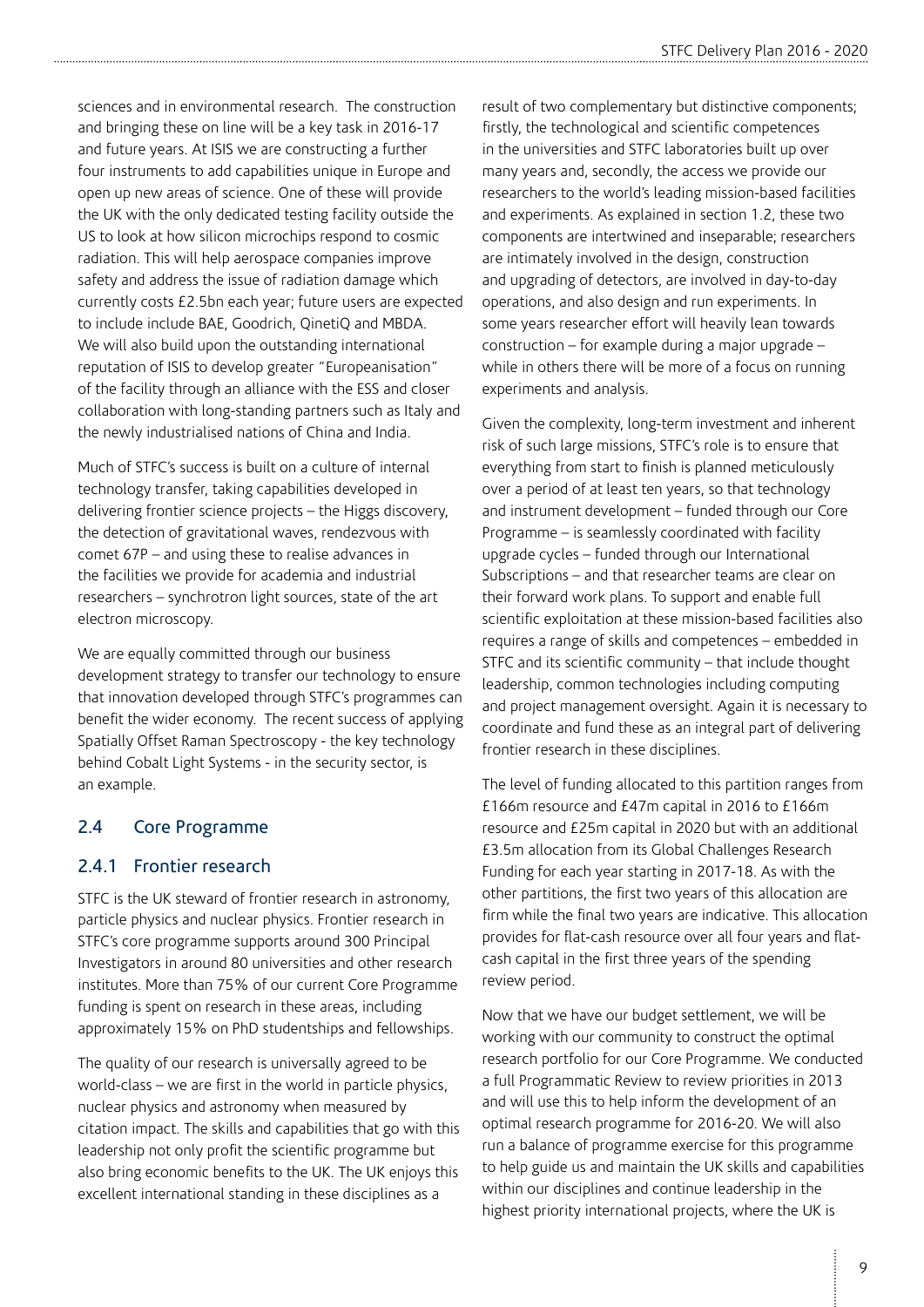often seen as a partner of choice. We will seek to protect the breadth and depth of the programme wherever possible.

In particle physics, participation in the CERN LHC experiments and their upgrades remains the highest priority and it is our ambition to invest in all four experiments. The European Strategy for Particle Physics recognises the importance of future neutrino projects, and our ambition will be to make investments in existing and new international neutrino projects such as T2K and a long baseline neutrino experiment outside Europe, to allow the UK to influence the development of this science area worldwide.

The UK has a rich heritage in astronomy and is is our ambition to continue exploitation of major current facilities and strong participation in the E-ELT and SKA projects and exploitation of missions funded by UKSA. That will keep the UK at forefront of the design of computing and software systems, data transportation and processing, and antenna and telescope infrastructures.

The nuclear physics programme in the UK is strong but limited in scope. It is our ambition to continue to enable participation for UK groups in a small number of new projects, and work towards a sustainable balance between building new capabilities and exploiting existing ones. Particle astrophysics is a growing interdisciplinary area. As part of this programme we will continue to exploit our investment in gravitational wave experiments, where our world lead in technology development was pivotal in the recent first observations of gravitational waves.

Continued improvement in scientific capability and infrastructure support requires advances in technology and computation. It is our ambition to maintain a programme in accelerator and strategic technology R&D to underpin upgrades to existing facilities, support the development of new facilities – in the UK or internationally – and provide continuity of capability in areas such as detector development and cryogenics. We will also maximise the application of our innovations in technology to underpin our response to the Challenges of the 21st century and in translational activities that develop commercial applications to support the UK's economic recovery. Our national laboratories at Harwell and Sci-Tech Daresbury have sophisticated capabilities in large-scale data-intensive computational science that have grown up naturally as we developed storage and processing of petabyte-scale datasets, use of world-wide computer

networks and ground-breaking computer graphics and animation technologies to help researchers visualise complex mathematical datasets. We will continue to invest strategically to focus our research activities in these areas where we can make unique contributions to UK priorities.

#### 2.4.2 Skills training

STFC is in a strong position to contribute to the skills agenda urgently required for tomorrow's challenges. STFC's university groups are fundamental to delivering our skills training and these become an integral part of the support for research infrastructures; working as part of a university team, students will build upgrades and deliver operational support at our mission-based facilities. Our research areas attract 90% of the growing segment of undergraduates who study physics; applications to university physics courses continue to rise with a 47% overall increase between 2008 and 2014. Our worldclass researchers not only teach the finest physics undergraduates but also train our rolling cohort of around 800 PhD students in high-end scientific, analytic and technical skills. Initially around half our PhDs continue in research, sustaining the bedrock of the UK's scientific excellence. The remainder, who are much valued for their numerical, problem-solving and project management skills, choose equally important industrial, commercial or Government careers.

UK business is experiencing a shortage of high-tech expertise and data-intensive skills. STFC's facilities require world-class scientists to run experiments in collaboration with external researchers, and high-end engineers and technologists to operate, maintain, upgrade and keep the facilities at the leading edge. We nurture the talent residing within our laboratories and facilities, developing apprenticeships and training our staff, many of whom transfer these skills to industry. We also fund PhDs and researchers with expertise in e-infrastructure and software development and support research computing in university departments.

Subject to available resources, we will take steps to strengthen the skills pipeline that underpins STFC's strategic research programmes, including an ambition to maintain studentships at around 220 new starts and double the size of our successful apprentice and graduate training programme. In discussion with some of our strategically important universities and with Innovate UK, we are exploring options to develop Centres for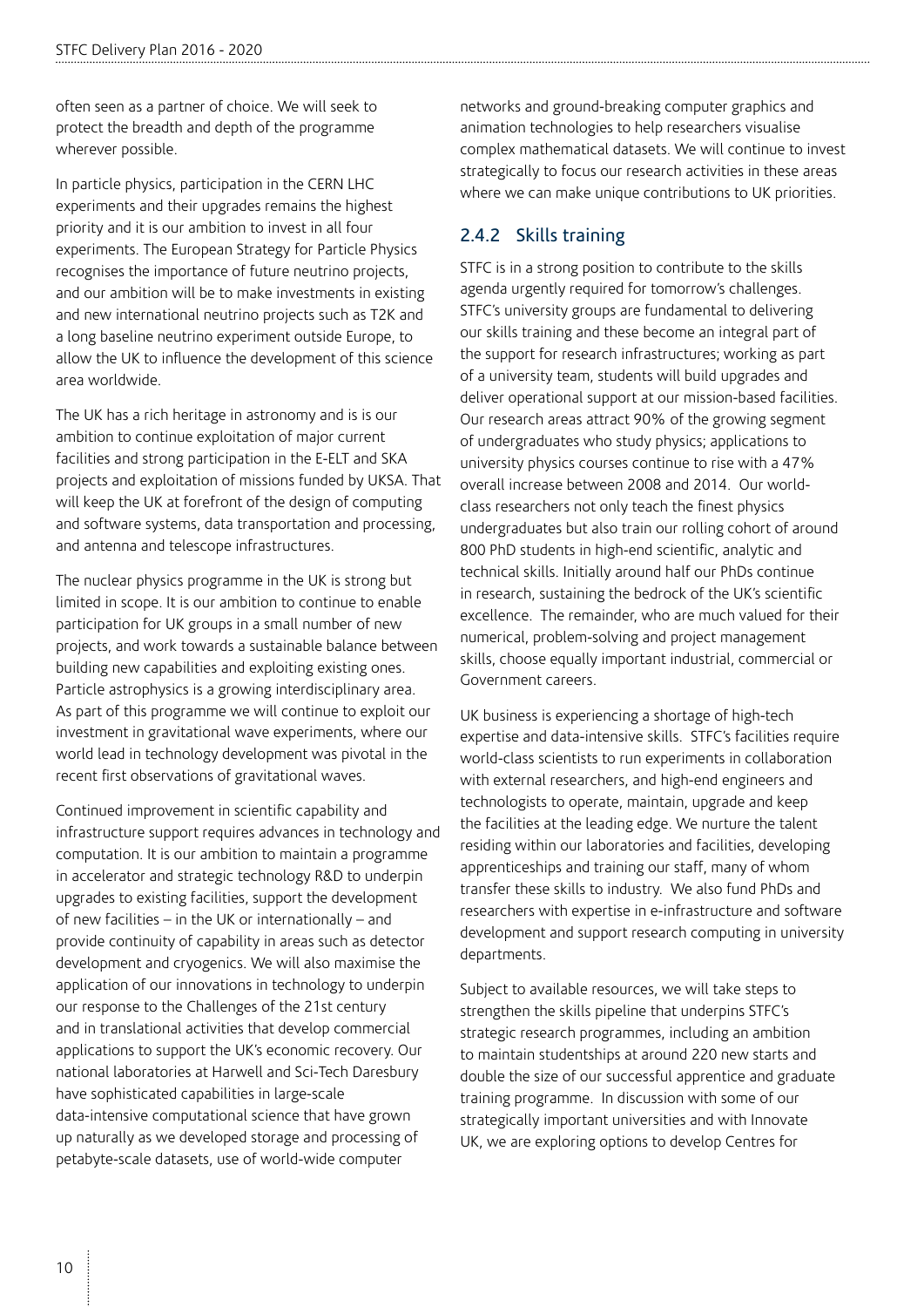Doctoral Training for data-intensive science by utilising our strengths in big science and technology to enhance the UK's position to be a world leader in the analysis and application of data and thereby create innovation, high value jobs and drive economic growth.

#### 2.4.3 Campuses and innovation activities

The Sci-Tech Daresbury Campus and the Harwell Campus, with their long-standing heritage of world-leading scientific infrastructure, are exceptional national assets. These Campuses are places where science, innovation and entrepreneurship converge to deliver business growth and high-value jobs. They host a critical mass of facilities, skills and businesses from public and private sectors and universities, and are centres for collaboration, partnerships and inward investment. The Campuses host over 300 hightech enterprises and support more than 6,000 jobs, and continue to grow as locations of national and international prominence. Collaboration is fundamental to the mindset of the Campuses with the majority of companies collaborating with either STFC or a University, so it is no surprise that Campus companies experience strong growth, high-value job creation and high levels of commercial innovation. Through our business development focus we partner with a wide range of companies so they can benefit from our advanced technology and facilities. We have created £50m annually with businesses such as Unilever, IBM, e2v and Lockheed Martin.

Both Campuses have seen an increase in pace over the past two years with major new investment and new organisations locating on site. We have ambitious master plans to capitalise on this success and become global leaders in the transformation of science to innovation and economic benefits. We will foster the development of economically productive clusters of activity in areas where we are world-leading, which will be achieved through partnerships with key organisations in the public and private sectors. The right physical infrastructure is critical to the realisation of our ambitions, and together with our Joint Venture partners we will work to ensure that the Campuses are attractive, inspirational and sustainable places of work.

To ensure that all aspects of our work support the overall Campus vision and that the synergies are fully realised, we will focus our activities on seeding and developing clusters of economic activity at each Campus around specific sectors or areas of excellence; emulating and replicating the success of the space cluster at Harwell – widely recognised as the national lead for economic growth through the exploitation of space technologies. A specific aspiration is to build a cluster of data-intensive enterprises around STFC's Hartree Centre at Daresbury. Government confirmed the continuation of the funding required to deliver Hartree Phase III in our spending review settlement, which in partnership with IBM will provide a major expansion and development of the existing Centre. By integrating a combination of cutting-edge technology,



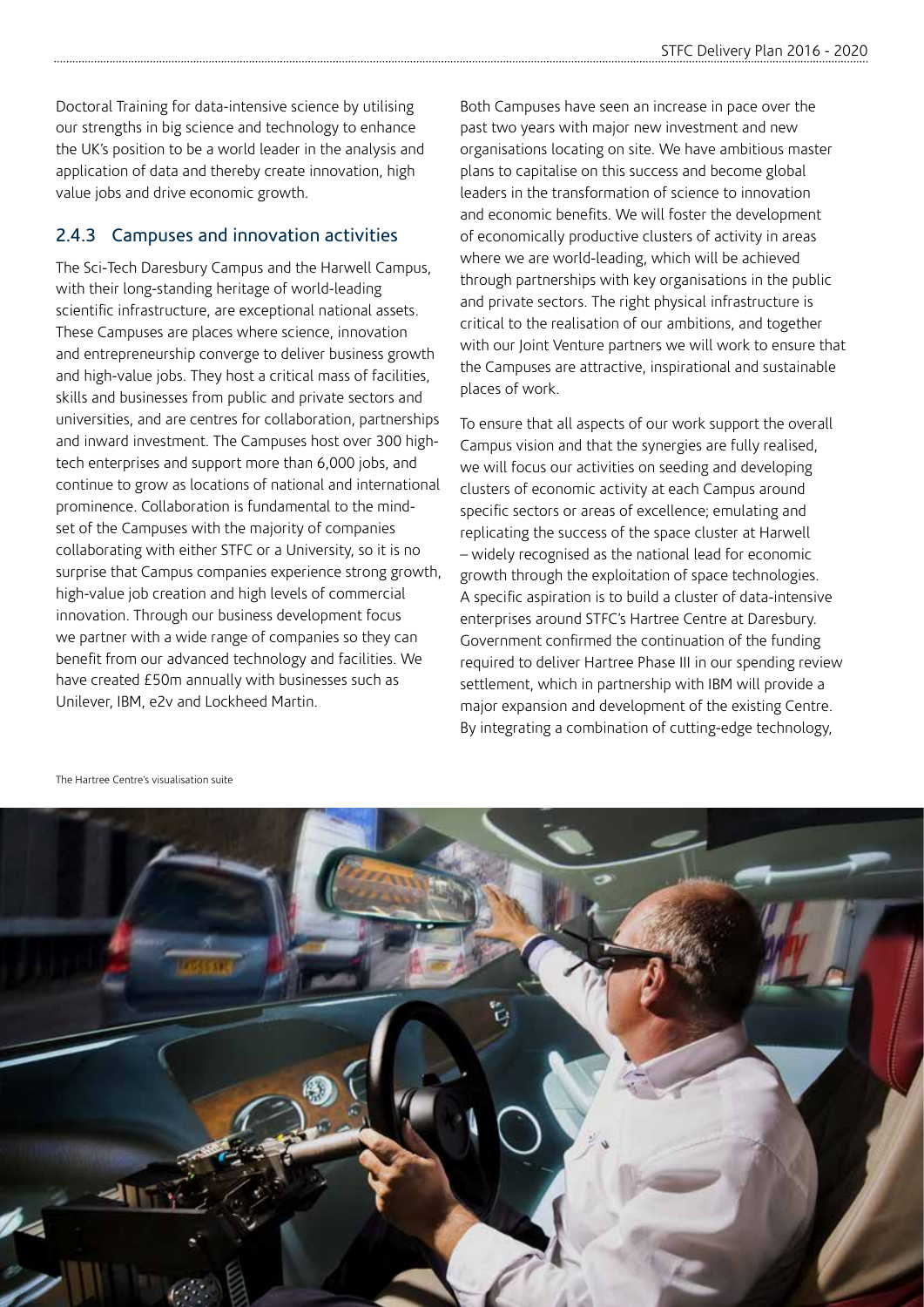advanced algorithms and software engineering with domain expertise, Hartree III will accelerate innovation in industry and provide opportunities for working with partners such as the Met Office and Alan Turing Institute by delivering a step change in UK capability to extract wealth from the vast and readily available array of 'big data'. The Government's £116m investment will leverage at least £200m of value from IBM, who is recognised as the world leader in 'big data' and cognitive computing. It is anticipated that this activity could provide up to 24 months competitive lead in this field for the UK against its international competitors.

Another example of increasing innovation activity at our sites and Campuses is our Business Incubator Programme. This has an impressive track record supporting innovative companies in their use of intellectual property arising from our research investments and since 2010 over 80 companies have benefited from this programme.

At Harwell, we operate a highly successful business incubator for the European Space Agency – this nurtures small businesses to develop marketable services and products based on technologies with a space heritage. We have built on that success at Sci-Tech Daresbury to launch the first CERN business incubator in the world where companies explore how technologies can assist in their business. The £7m capital funding within our allocation confirms continued investment in a new business incubation Centre at our UK Astronomy Technology Centre in Edinburgh. A key focus of the Centre will be business incubation and start-up business support, leveraging our remote-sensing and space instrumentation expertise and academic capability for commercial purposes. The Centre will house start-up firms, principally in the space sector, and a number of University of Edinburgh academics specialising in data-intensive science in astronomy and particle physics research. By bringing together academic research, STFC technical expertise and small business through co-location with key laboratory infrastructure, the Centre will enable the translation of knowledge into innovation for economic and societal benefit. We will work with ESA, CERN, Innovate UK and others to expand and develop these methods of engagement.

#### 2.4.4 Public engagement

Our organisation plays a key role in raising scientific literacy and appreciation, and attracting young people to follow STEM careers. From 2009 to 2014, STFC reached tens of millions of people through mass media initiatives. These initiatives covered major scientific discoveries and achievements that included the discovery of the Higgs Boson at CERN, through to the landing on a comet with the Rosetta mission, and the discovery of gravitational waves. Inspirational events such as these capture the public's imagination and can be used to inspire future generations of students to study STEM subjects.

Not only do our facilities provide a unique training ground for developing the skills the country needs, but they also provide an inimitable opportunity to inspire and educate the public, promote scientific literacy and support the national STEM agenda. During this spending review period, public engagement will remain an important component of STFC's work and we will continue to play a key role in raising scientific literacy and appreciation and attracting young people to follow STEM careers.

Subject to available resources, we will continue to establish and grow key national and international partnerships to improve science and engineering literacy, promote and communicate our research and engage and enthuse the next generation of scientists. We do this by working with partners such as the UK Association of Science and Discovery Centres, connecting and running joint events with the international facilities, coordinating activities with learned societies such as the Institute of Physics and the Royal Society, and identifying key national priorities by working in conjunction with the other research councils. Schools public engagement activities with our laboratories will remain a significant pillar of our work in 2016 and beyond, with a focus on schools in deprived areas and groups that are geographically-remote from STEM and STFC science. This is linked to plans to develop partnerships with co-produced research activities, such as Citizen Science. There will also be an emphasis on engaging teachers through structured programmes and partnership, for example with the Science Learning Centres.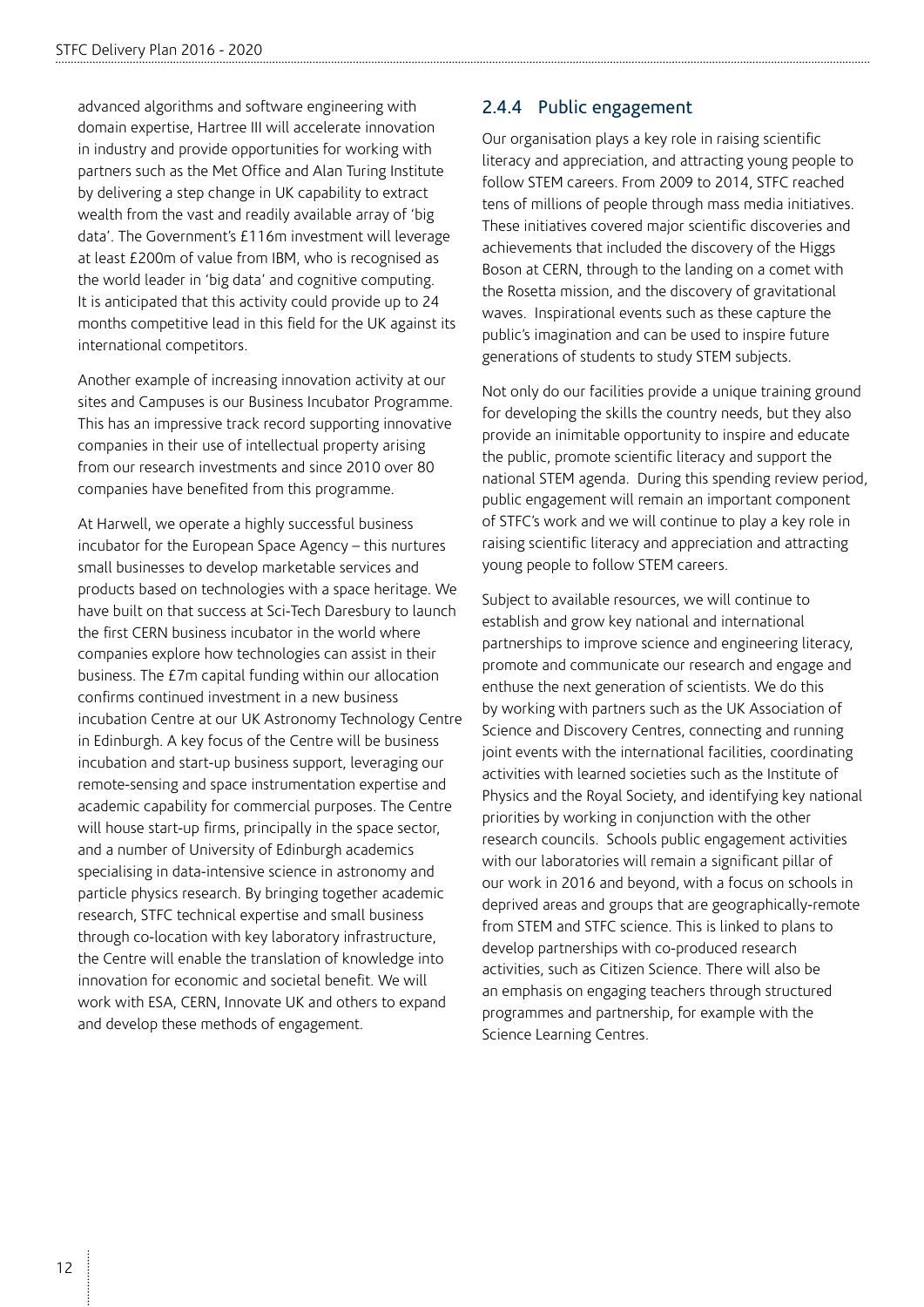

Members of the public taking part in one of STFC's open day events

### 3 Effectiveness through **Partnerships**

#### 3.1 Collaborations and Building International Influence

Strong partnerships are integral to the delivery of our programme. STFC and the communities it supports have a reputation in science, engineering and project management which provides us with significant influence over the international partnerships and projects with which we engage. Our strengths and track record make us a partner of choice for many countries and organisations. For example, we work closely with the Wellcome Trust to provide and enhance the Diamond Light Source, with the Japanese institute RIKEN in the construction of the world's most productive pulsed muon beam at our ISIS facility, and with numerous international research agencies and other European governments through ESFRI to develop international facilities. We also work through Strategic Partners, such as IBM and Unilever, and our Strategic Universities to deliver key elements of our programme on our Campuses, at our UK National Facilities and our laboratories through strong, effective and mutually supportive relationships.

#### 3.2 Supporting Interdisciplinary Research

The UK Research Councils are recognised internationally as leaders and innovators in supporting interdisciplinary research. Many other funders look to us for best practice. At any one time, more than 50% of Research Council grant portfolios are interdisciplinary<sup>1</sup>.

We have a strong track record of co-facilitating and co-funding interdisciplinary research, innovation and PhD training – through individual Council investments and through multi-agency 'grand challenge' programmes. We are agile in responding to emerging UK needs and new partnership opportunities.

We will now use our experience, convening power and international connections to help design and implement the new, multi-agency Global Challenges Research Fund (GCRF), working with BIS to develop a consistent approach to the GCRF and to maximise the fund's impact in meeting combined UK aid and research goals. Within our own budgets, Research Councils will continue working together to address complex UK and global challenges that require interdisciplinary approaches.

STFC will continue to develop collaborative and innovative solutions that apply our capabilities and the technologies we have developed to sustainable energy, environmental change, ageing populations and rapidly evolving threats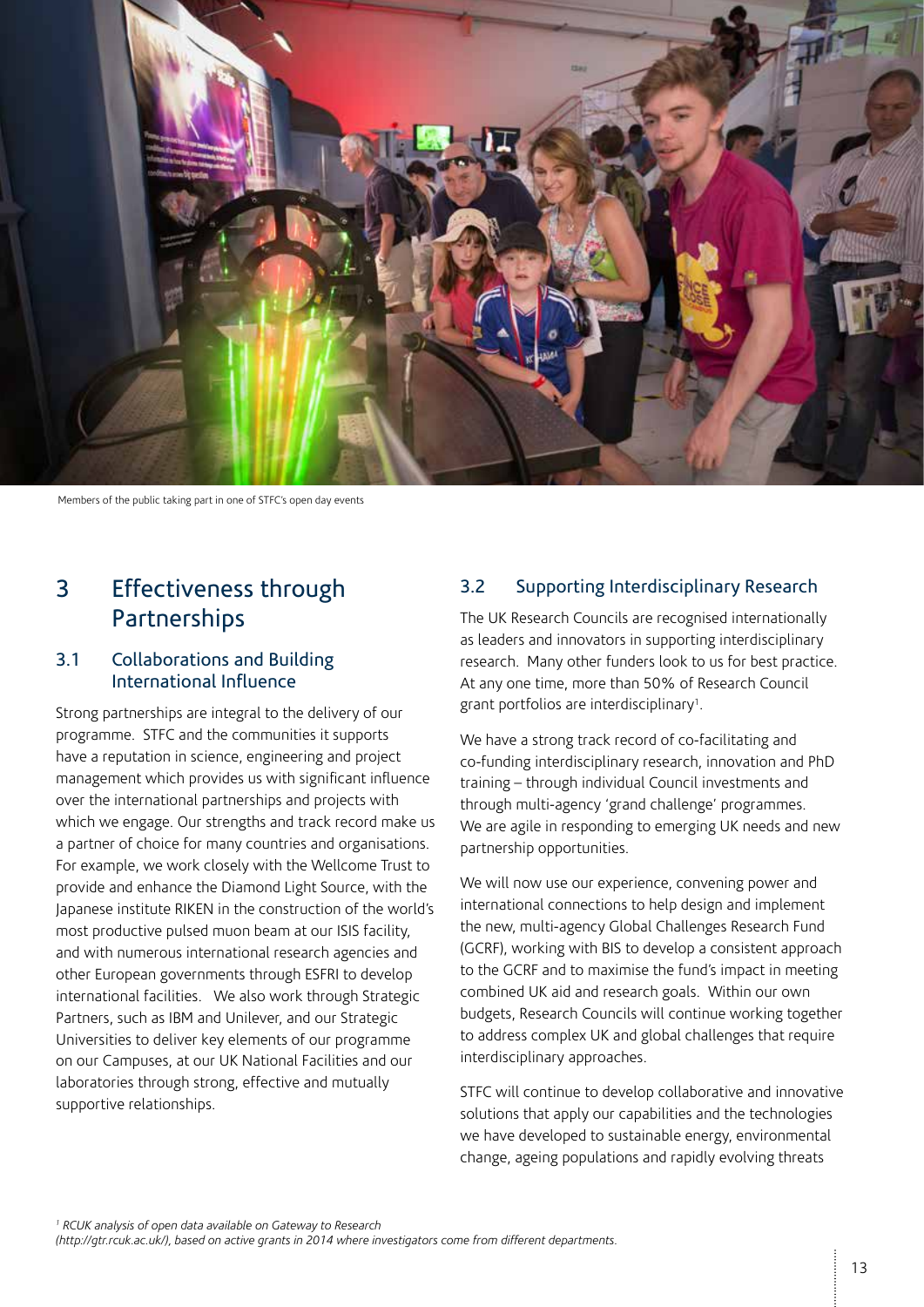to UK and international security. We will also apply our capabilities, technologies, facilities and Campuses to drive the cross-council Data for Discovery priority as well as supporting cross council contributions to Urban Living, Sustainable Agri-Food Systems, Technology Touching Life and Anti-Microbial Resistance.

### 4 An Effective and Efficient **Organisation**

#### 4.1 Continuous Improvement in STFC

UK research is the most productive in the world<sup>2</sup>. The Research Councils, including STFC, will continue to work with BIS, HEFCE, Universities UK and the HEI sector to promote collaboration and sharing of infrastructure, data assets and other resources to further raise efficiency and productivity across the sector. Using our expertise as funders of research and facilities, we will work with the sector to pioneer policies, incentives and performance measures for efficient sharing and utilisation of research assets.

STFC is very conscious of the need to ensure that our resources are used to generate maximum scientific and economic benefit for the UK economy. Over the last spending review period we made great strides to improve efficiency and effectiveness, transforming our organisational structure to provide a more coherent, cost-effective and accountable structure, re-focussing the work of our national laboratories, reviewing our investment in ICT, simplifying and standardising operational processes to move to consistent frameworks and where possible shared systems and platforms, undertaking a Triennial Review of Diamond, as well as strengthening connections between strategic and financial planning functions. STFC, with RCUK, has also worked hard to identify and implement efficiency savings and harmonise processes and encourage efficiencies. The current economic climate makes it even more important that we investigate all avenues to achieve efficiency in the way we work, and that the costs of providing supporting functions are minimised. This commitment extends beyond the current target to reduce administration costs and covers all aspects of our operations.

Over the course of the next spending review period we will be continuing this direction of travel and setting out a programme to demonstrate cost leadership and prudent financial management. This continuous improvement programme will formalise existing departmental and directorate efficiency efforts, create formal management oversight of cost reduction efforts that draws on our quality approach to Project Management and drives

best practice across STFC. It will formalise and provide a reporting and implementation framework for internal and external reviews, such as the BIS led International Review of the UK National Facilities, the implementation of the Diamond Triennial Review, the Corporate Services Directorate change programme and the outcomes of our estate management strategy that will look to further optimise space utilisation and the delivery of facilities management across all our sites.

#### 4.2 Equality and diversity in STFC

STFC aspires to attract and employ high calibre people from the widest possible pool of talent to ensure that we benefit from the skills, experience and approach that a truly diverse workforce can bring.

STFC is an inherently international organisation, with the majority of our funded projects involving one or more non-UK partners, and we employ around 40 different nationalities. We are proactively working to attract more women to senior positions, and science, engineering and technical roles and our Equality and Diversity scheme was specifically commended in our 2014 IiP Gold Award.

RCUK and STFC are implementing new action plans to promote equality and diversity in our roles as employers, decision-makers and commissioners of science. STFC's Equality and Diversity Strategy includes challenging goals to help us achieve greater inclusiveness and build on our work to date. We will continue to increase diversity among our staff, leaders and governance bodies. We will continue to implement best practice in recruitment and management through formal schemes such as Two Ticks, Athena Swan, and Investors in People, as well as through our leadership development and unconscious bias training programmes. We have many active groups that progress this agenda; groups support Women in STEM as well as Black and Minority Ethnic colleagues to achieve their best and the work of our Dyslexic working group has become an exemplar of best practice – which we have shared with other organisations.

#### 4.3 Reforming the Research Councils

The Research Councils together will continue to participate actively in a suite of Government reforms involving BIS partners across the UK research and innovation funding landscape. These reforms aim to deliver the best return on public investment while we ensure that the UK is the best place in the world to do research, to innovate and to grow businesses. They include: reform of higher education; implementation of the Nurse Review recommendations<sup>3</sup>;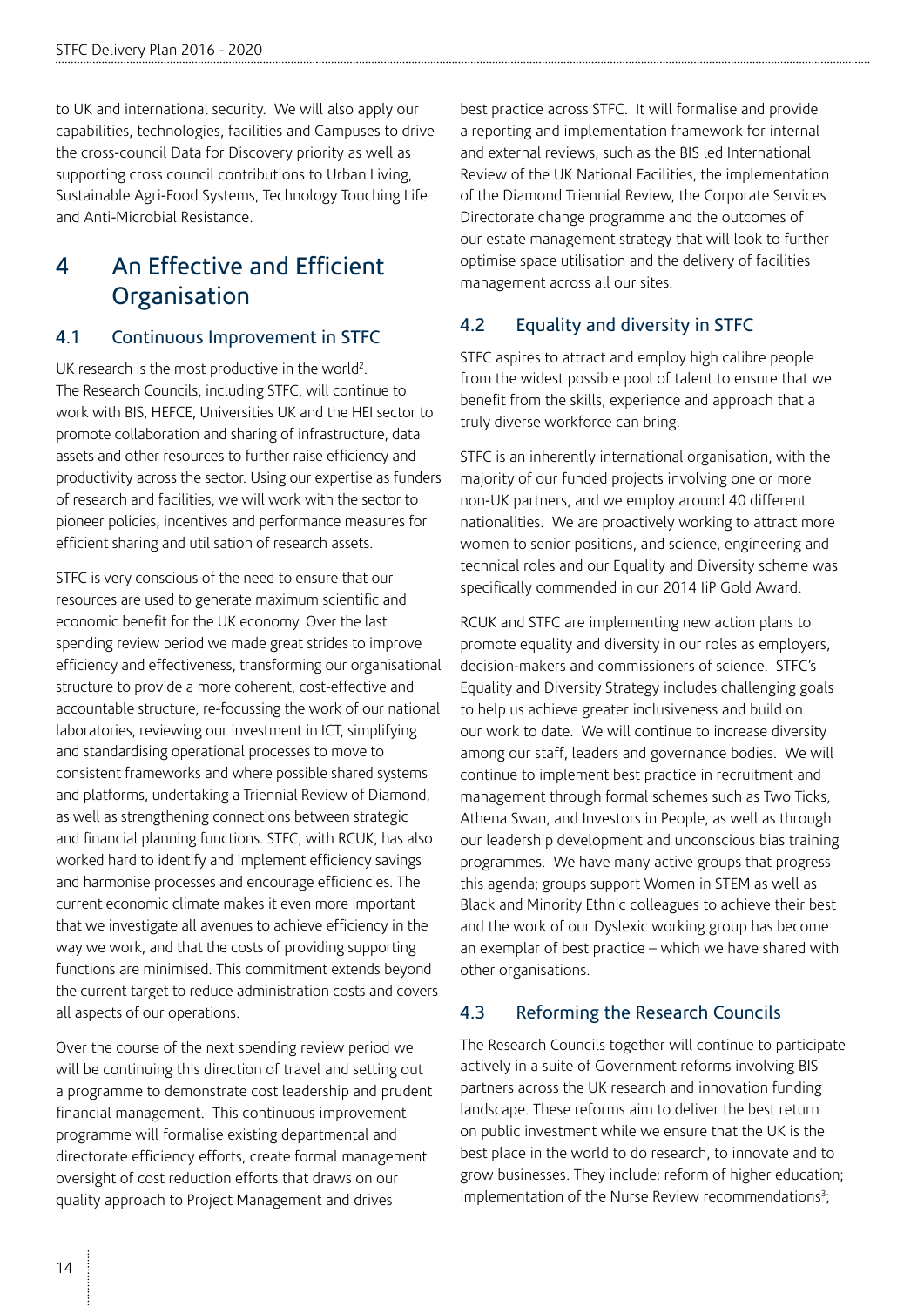BIS 2020 organisational and efficiency reform; BIS common technology platform; BIS grants programme.

As proposed by Sir Paul Nurse, and subject to Parliament, we will work with Government and BIS partners to bring together the seven Research Councils and dual support system as 'Research UK'. This new organisation will take responsibility for national research strategy, simplify transactional operations and reduce administration costs. In parallel we will work with Innovate UK to address the recommendations of the Dowling Review<sup>4</sup> to simplify public support for innovation.

For successful reform, we will be mindful of key principles identified by Sir Paul Nurse, Government and the Research Councils<sup>5</sup>. These principles include: commitment to the dual support system for funding UK research; clear delegation from Government for research funding decisions and their management; commitment to the Haldane principles; recognition of the breadth and scale of research investments within and across disciplines. In preparation for reform, the Research Councils will plan and implement internal change and cost-reduction measures from 2016, ensuring that our changes support wider Government reforms.

*2 Based on article volume and citations per pound invested: [https://www.](https://www.gov.uk/government/publications/performance-of-the-uk-research-base-international-comparison-2013 ) [gov.uk/government/publications/performance-of-the-uk-research-base](https://www.gov.uk/government/publications/performance-of-the-uk-research-base-international-comparison-2013 )[international-comparison-2013](https://www.gov.uk/government/publications/performance-of-the-uk-research-base-international-comparison-2013 )*

*<sup>3</sup> [https://www.gov.uk/government/uploads/system/uploads/attachment\\_](https://www.gov.uk/government/uploads/system/uploads/attachment_data/file/478125/BIS-15-625-ensuring-a-successful-UK-research-endeavour.pdf ) [data/file/478125/BIS-15-625-ensuring-a-successful-UK-research](https://www.gov.uk/government/uploads/system/uploads/attachment_data/file/478125/BIS-15-625-ensuring-a-successful-UK-research-endeavour.pdf )[endeavour.pdf](https://www.gov.uk/government/uploads/system/uploads/attachment_data/file/478125/BIS-15-625-ensuring-a-successful-UK-research-endeavour.pdf )*

#### 4.4 Evaluating Research Council Investment

The UK's dual support system for publicly funded research<sup>6</sup> provides a holistic and efficient investment appraisal and evaluation cycle compliant with HM Treasury guidance<sup>7</sup>. Playing complementary roles, Research Councils focus on prospective quality assurance through rigorous peer reviewed competition for grants, while Higher Education Funding Councils focus on retrospective quality evaluation through the Research Excellence Framework (REF). Besides informing Funding Council allocations, REF evaluates the excellence and impact (economic and societal benefit) of university research supported by all funders, including Research Councils.

Research Councils also evaluate or audit specific investments and processes, during or after their lifetimes. Large capital proposals require business cases and economic valuation to

inform investment decisions and to evaluate benefits realised. We use our own and independent evidence, including REF, to evaluate long-term impact outcomes<sup>8</sup> and performance against Royal Charter objectives.

Through the monitoring and evaluation of our impact we continue to track our progress towards delivering our Vision and Strategy. Our fifth Impact report has recently been published which has illustrated the breadth and depth of our economic and societal impact. Our research seeks to understand the Universe from the largest astronomical scale to the tiniest constituents of matter, yet creates impact on a very tangible level. From cancer research to clean energy, powering transport to cultural heritage, our impact is felt across many aspects of daily life. By their nature, short-term output metrics cannot provide a full picture of the broader economic and societal benefits derived from STFC's long-term strategic programmes. Our evaluation programme therefore includes impact evaluations of significant investments. In 2016 we will continue with our ISIS and Sci-Tech Daresbury Campus studies to demonstrate impact in these key areas of our programme.

We will also be aligning our impact programme with the newly revised Corporate Strategy, focusing on key impacts from our new themes such as Data-intensive science. We will also support STFC colleagues in identifying key metrics to demonstrate the impact of new investment such as the recent £116m capital investment in the Hartree Centre. This will also be a key part of STFC's response to the BIS aims of strengthen its links with Partner Organisations in monitoring and evaluation<sup>9</sup>.

*4 https://www.gov.uk/government/publications/business-universityresearch-collaborations-dowling-review-final-report*

*5 For principles see: [http://www.rcuk.ac.uk/documents/documents/](http://www.rcuk.ac.uk/documents/documents/strategicprioritiesandspendingplan2016/) [strategicprioritiesandspendingplan2016/](http://www.rcuk.ac.uk/documents/documents/strategicprioritiesandspendingplan2016/)*

*6 Dual support: Higher Education Funding Councils provide stable*  'quality-related' (QR) funding to support research capability in universities; *Research Councils operate at arms-length from government under the Haldane principles ([http://www.publications.parliament.uk/pa/cm200809/](http://www.publications.parliament.uk/pa/cm200809/cmselect/cmdius/168/16807.htm) [cmselect/cmdius/168/16807.htm\)](http://www.publications.parliament.uk/pa/cm200809/cmselect/cmdius/168/16807.htm) and provide specific project funding to named researchers.*

*7 HMT Green Book and Magenta Book: ROAMEF cycle.*

*8 See, for example, Research Council impact reports: [http://www.rcuk.](http://www.rcuk.ac.uk/media/news/impa ) [ac.uk/media/news/impa](http://www.rcuk.ac.uk/media/news/impa )*

*9 https://www.gov.uk/government/publications/bis-evaluation-plan-2016, [http://www.gov.uk/government/publications/improving-evaluation-in-bis](http://www.gov.uk/government/publications/improving-evaluation-in-bis-recommendations)[recommendations](http://www.gov.uk/government/publications/improving-evaluation-in-bis-recommendations)*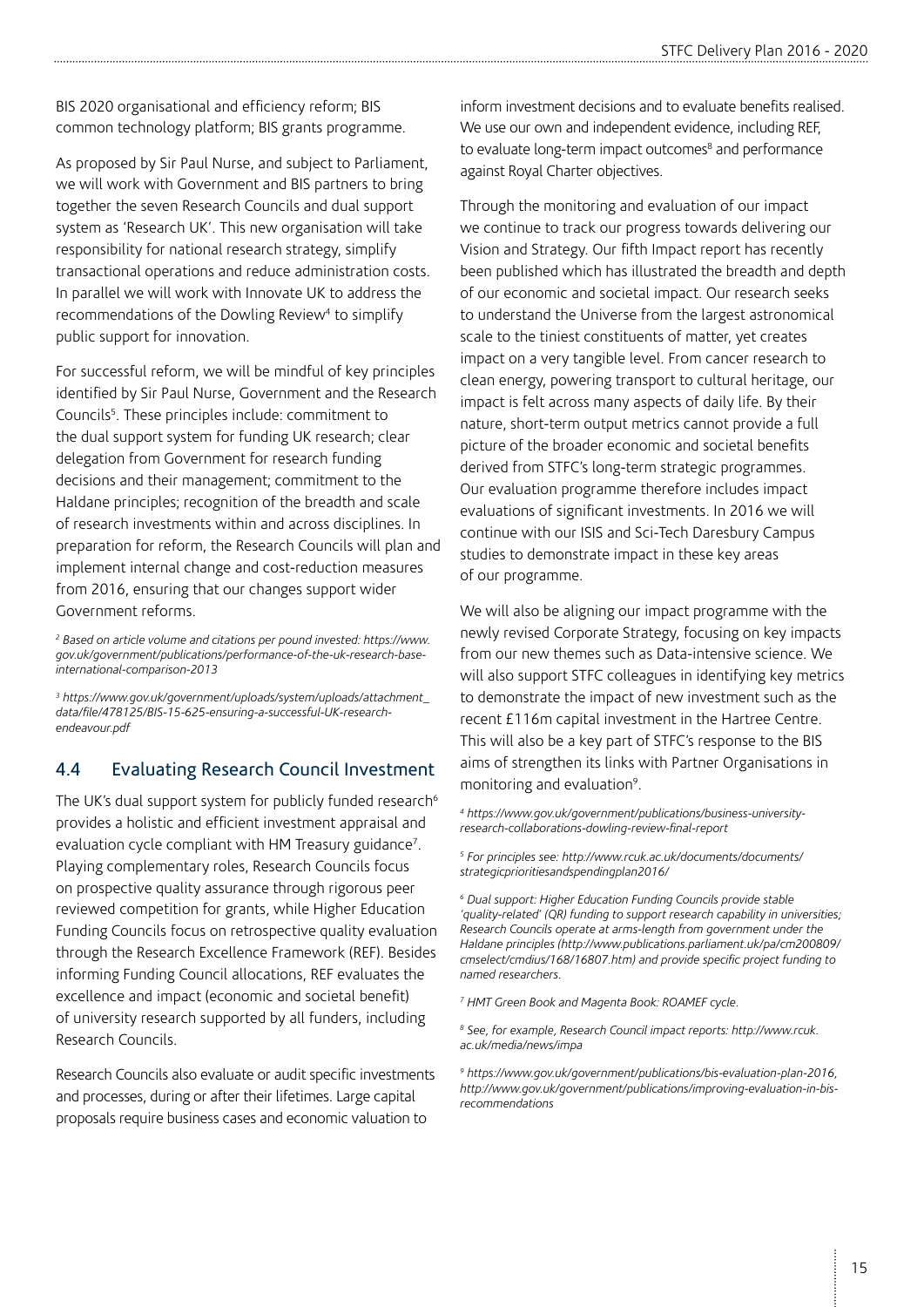# Annex 1 - STFC Financial Allocations

#### Planned expenditure profile:

| £m<br><b>International Subscriptions</b> | 2015/16<br>baseline | 2016/17 | 2017/18 | 2018/19* 2019/20*                         |       |
|------------------------------------------|---------------------|---------|---------|-------------------------------------------|-------|
| Resource                                 | 127.5               | 114.3   | 118.2   | 127.0                                     | 133.9 |
| Sustaining Capital                       | 27.3                | 38.6    | 39.3    | 40.6                                      | 42.9  |
| £m<br><b>Facilities</b>                  | 2015/16<br>baseline | 2016/17 | 2017/18 | $2018/19^{*}$ 2019/20 <sup>*</sup>        |       |
| Resource                                 | 107.4               | 107.7   | 108.2   | 109.1                                     | 110.1 |
| Sustaining Capital                       | 48.5                | 45.4    | 38.8    | 45.2                                      | 46.1  |
| £m<br>Core Programme                     | 2015/16<br>baseline | 2016/17 | 2017/18 | 2018/19 <sup>*</sup> 2019/20 <sup>*</sup> |       |
| Resource                                 | 165.1               | 166.1   | 166.1   | 166.1                                     | 166.1 |
| Global Challenges Research Fund          |                     |         | 3.5     | 3.5                                       | 3.5   |
| Sustaining Capital                       | 43.7                | 46.7    | 44.9    | 43.6                                      | 25.2  |

#### Planned expenditure – Grand Challenges Projects

| £m                                   |      |      | 2016/17 2017/18 2018/19 2019/20 |      |
|--------------------------------------|------|------|---------------------------------|------|
| Hartree Phase 3                      | 40.4 | 179  | 21.2                            | 16.6 |
| The X-Ray Free Electron Laser (XFEL) | 10.0 | 18.0 |                                 |      |
| Square Kilometre Array (SKA)         | 8.0  | 10.0 | 18 O                            | 18.0 |
| European Spallation Source (ESS)     | 23.0 | 30.0 | 45 Q                            | 35.0 |
| Higgs Centre for Innovation          | 7 O  |      |                                 |      |

\*indicative funding

 $\frac{1}{2}$